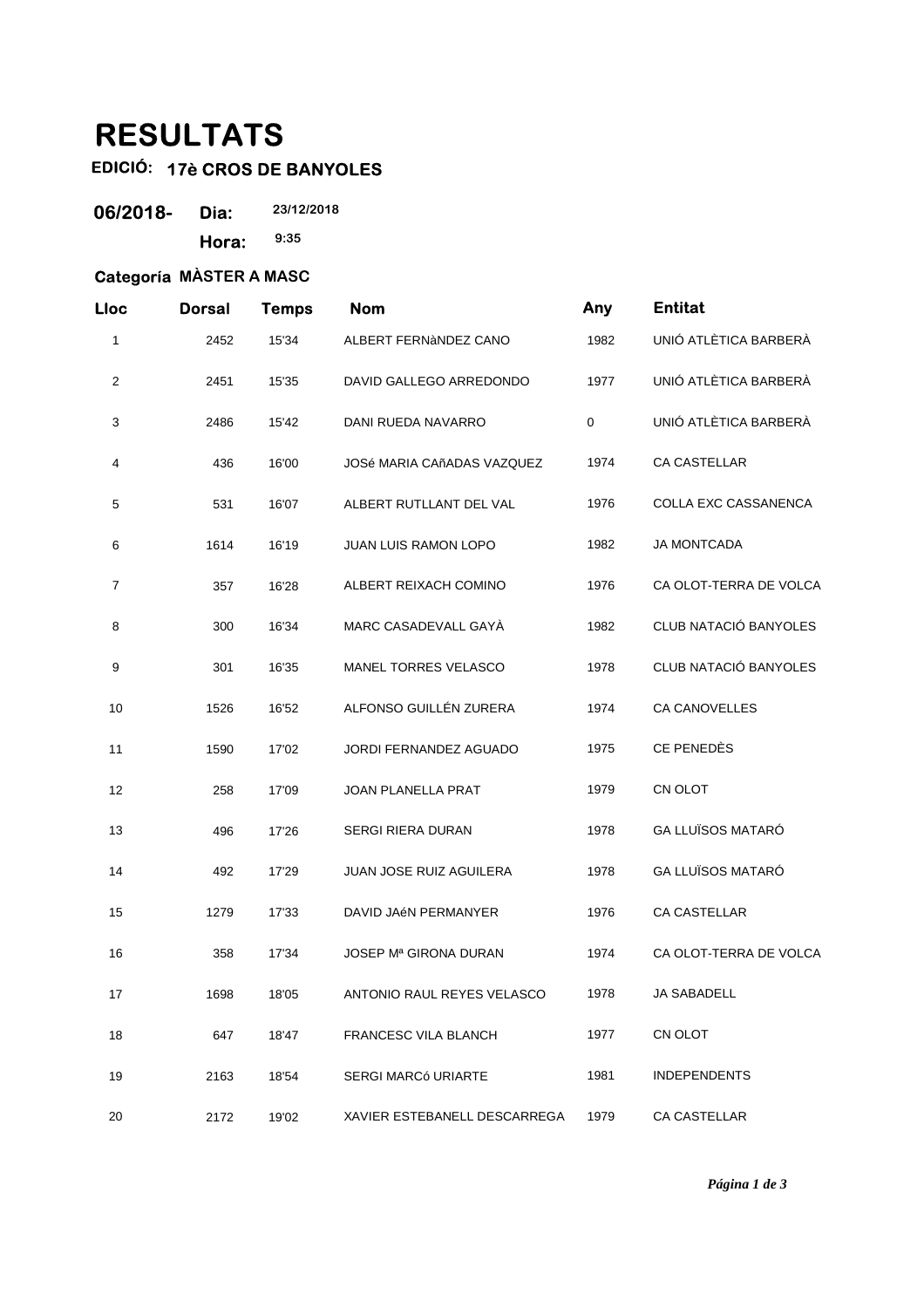21 2182 19'53 DAVID RAMIREZ CORTES 1974 CE MONTORNÈS 22 530 20'16 JOAN RUIZ MIRO 1978 COLLA EXC CASSANENCA

## **Categoría MÀSTER B MASC Lloc Dorsal Temps Nom Any Entitat** 1 1765 16'08 JOSE ANTONIO RAMIREZ RAMIREZ 1965 CA CANYELLES 2 2196 16'13 JOSé ARANDA ROMERO 1964 CE PICORNELL 3 239 16'53 JAUME MORENO FABREGA 1973 CA LLORET-LA SELVA 4 2095 16'54 JOSEP SURROCA MARTINEZ 1972 JA SABADELL 5 39 16'56 JORDI PLA VIDAL 1972 TR - ESPORTS PARRA 6 303 17'24 JOAN CARLES REPULLO ROLDÁN 1967 CLUB NATACIÓ BANYOLES 7 613 17'31 XAVI SáNCHEZ RODRíGUEZ 1965 CEA TENERIFE 1984 8 2174 17'46 ALBERT QUIROS LUCAS 1968 CA MANRESA 9 2457 18'10 CARLOS LACORT ARTERO 1971 CA OLESA 10 109 18'14 FRANCESC FAURIA CAPDEVILA 1965 CA SANT CELONI 11 509 18'39 JUAN PEDRO SANZ COCA 1967 GA LLUÏSOS MATARÓ 12 1703 18'52 RICARD RUBIO RIBAS 1968 JA SABADELL 13 1351 19'01 ARTUR PRAT PUJOL 1973 AA PALAMÓS 14 2488 19'17 ADOLFO OMEDES PRADES 1960 CA TERRES DE L'EBRE 15 84 19'32 MOSTAFA LACHKAR SAID 1971 CLUB OLÍMPIC FARNERS 16 1327 19'34 SERGI MIRO PUIGVENTOS 1973 ATLETISME GIRONA 17 1931 19'38 ALBERT LAHOSA SENENT 1971 CA PARETS 18 1959 20'23 DAVID CLIMENT MARTí 1967 CE CERDANYOLA ATL 19 1961 20'32 XAVI PASTOR MANZANO 1972 CE CERDANYOLA ATL 20 235 99'01 SALVADOR ROS AGUSTI 1965 CA LLORET-LA SELVA

**Categoría MÀSTER C MASC**

**Lloc Dorsal Temps Nom Any Entitat**